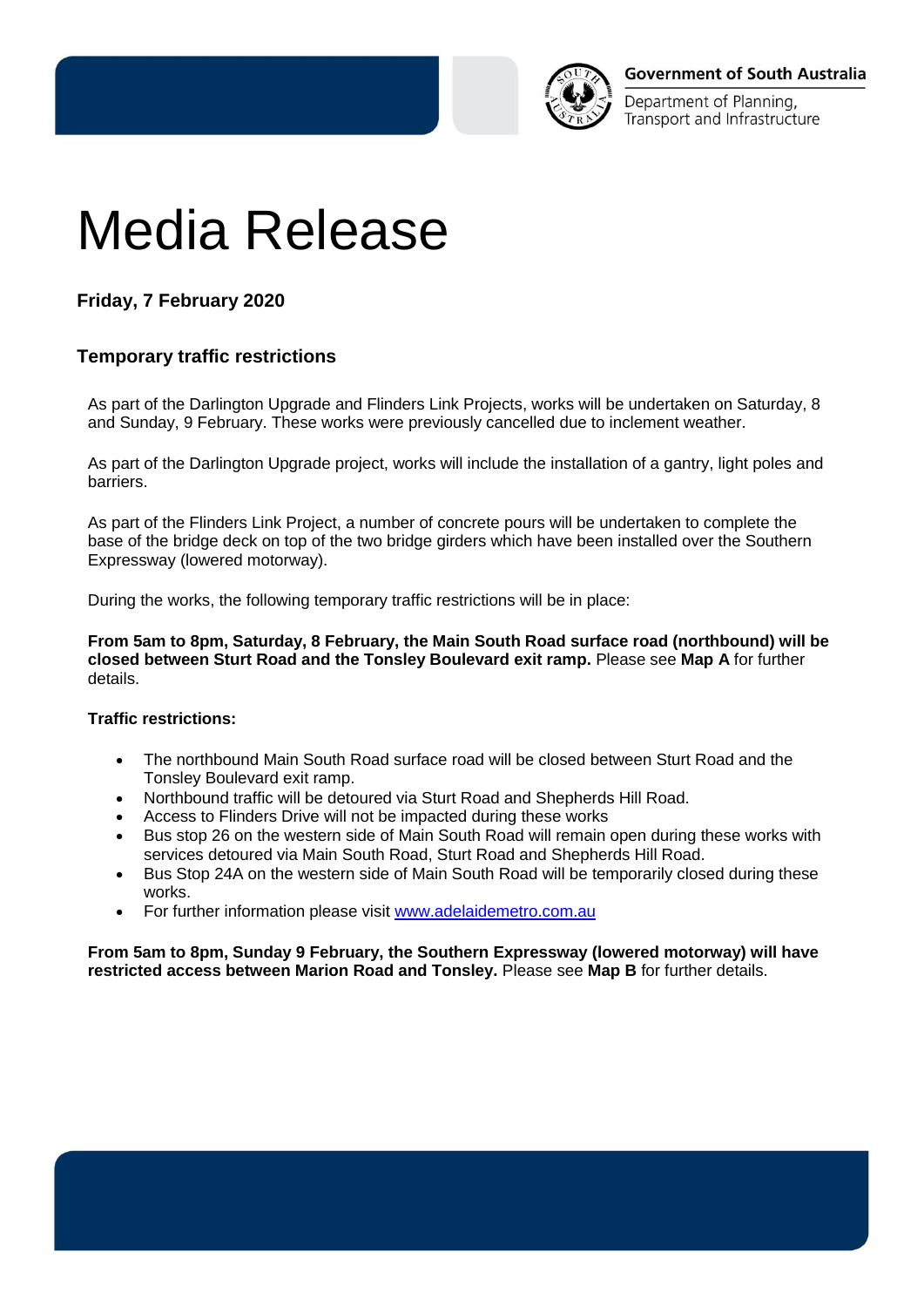

Department of Planning. Transport and Infrastructure

#### **Traffic restrictions:**

- The Southern Expressway (lowered motorway) will be closed from Marion Road to Tonsley for all northbound motorists.
- The Southern Expressway (lowered motorway) will be reduced to one lane for southbound motorists between Tonsley and Flinders Drive.
- The Southern Expressway, south of Marion Road, will remain operational with southbound and northbound traffic required to enter/exit at the Marion Road ramp, or via the on-ramp at Flinders Drive.
- Access for local residents and businesses will be maintained at all times during the closure period.

#### **Reminder:**

The Mimosa Terrace / Sutton Road bridge signalised intersection (over the lowered motorway) was operating in its final layout from 6am, Friday, 7 February, and during the Main South Road (northbound) surface road closure, from 5am to 8pm, Saturday, 8 February, can be used to access Sturt Road and Shepherds Hill Road.

Access for emergency service vehicles will be maintained at all times and pedestrian access will not be affected during these works.

Please plan ahead, allow extra travel time and take extra care when workers are on site. Observe speed limits, lane restrictions and traffic controllers when travelling through the area.

For more information on the Darlington Upgrade Project visit: [https://dpti.sa.gov.au/infrastructure/nsc/darlington\\_upgrade\\_project](https://dpti.sa.gov.au/infrastructure/nsc/darlington_upgrade_project)

For more information on the Flinders Link Project visit: [https://www.dpti.sa.gov.au/infrastructure/major\\_projects/flinders\\_link](https://www.dpti.sa.gov.au/infrastructure/major_projects/flinders_link)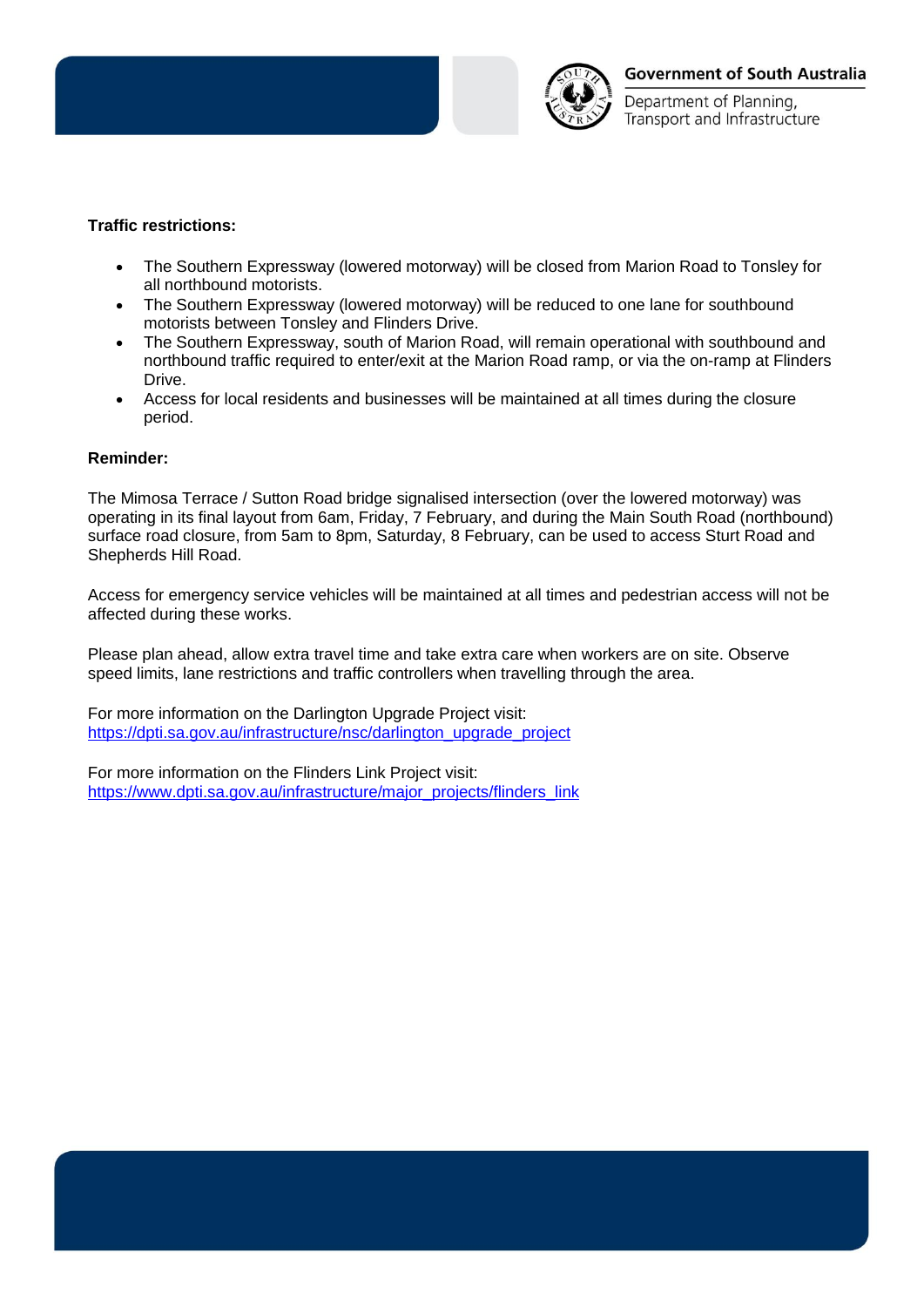

#### **Government of South Australia**

Department of Planning,<br>Transport and Infrastructure